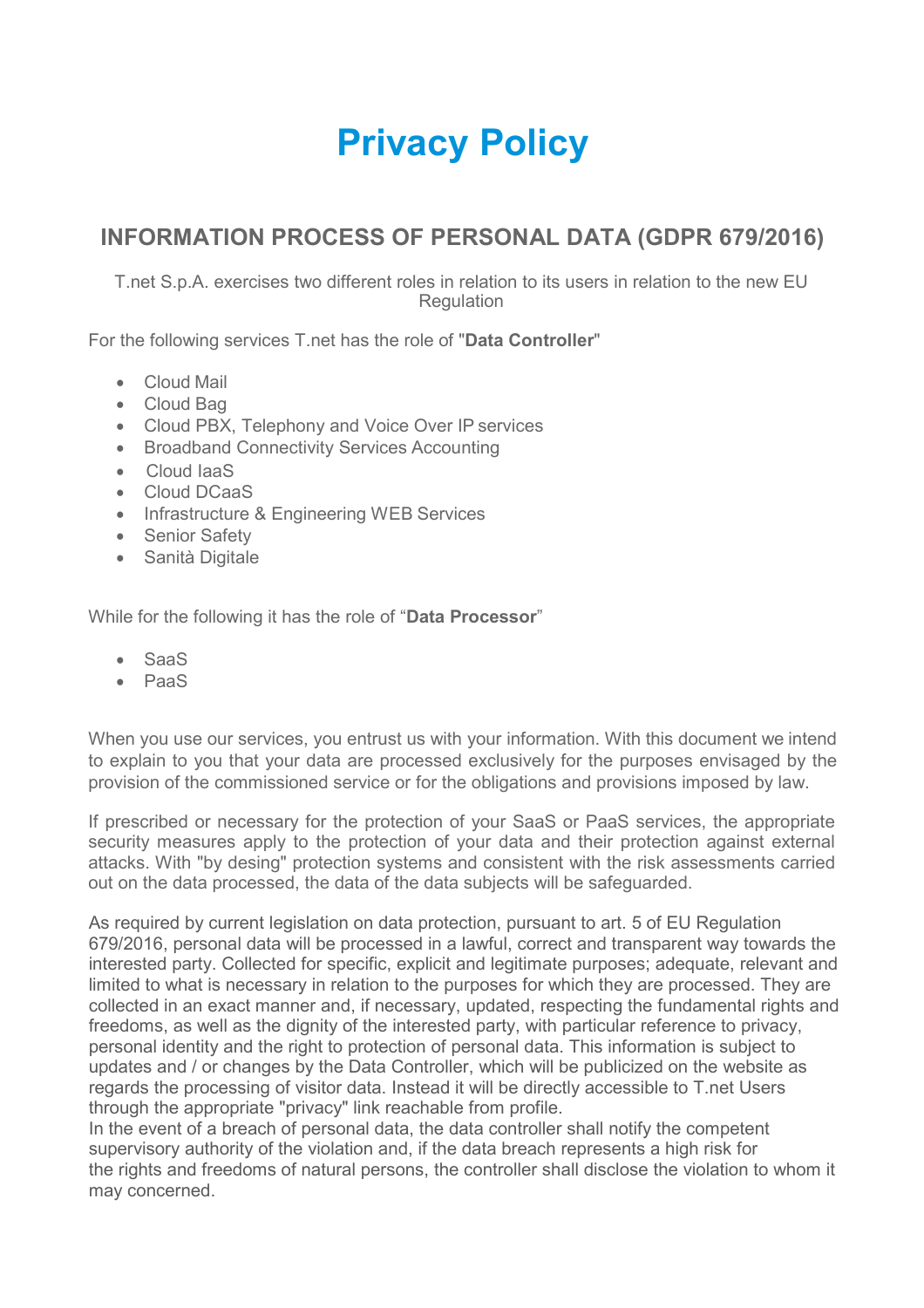#### **DATA CONTROLLER**

Data Controller is T.net S.p.A., P. IVA 03979950874, registered office in Roberto Lepetit Street, 8/10 - 20124 Milan.

### **Data Protection Officer**

Data Protection Officer is reachable at the following contact points at the registered office in

Roberto Lepetit Street, 8/10 - 20124 Milan

Tel.: +39 02 97 084 111

Fax.: +39 02 97 084 444

pec: [dpo@cert.tnet.it](mailto:dpo@cert.tnet.it)

All reports in terms of non-compliance, possible violations or ex-requests must be addressed to the DPO. Art 17 (right to cancel your personal data)

## **SCOPE OF THE PROCESSING**

With this document we explain what we do with the data you entrust us when you use our services, why we use your data, why we collect, store and protect it.

As described in the introduction our services are extensive and can be used in various ways. For some interested we are the "Controller" for others only the "Processor", but we would like to point out that all data you provide us are used only for the performance of the services and for the obligations required by law and currentregulations.

With this document we illustrate:

- The collected data and the purposes we have
- How to use this data
- How to access, modify and delete this information

We have tried, inspired by the principles of the Regulation, to keep the terms of the discussion broad and easy to understand, but the type of services that we deliver obliges us to cite terms such as IP Address, Browser, Log, Accounting, Cookie, Internet of Things (IOT). On these important terms we put the references in Italian to Wikipedia in order to allow you a more agile understanding. If we do not succeed, because for T.net the protection of your data is primary and all our customers, large or small, should know our ways to process the data and respect your privacy, we have put an address for your mail to contact us for any specific problem and request for specific clarification.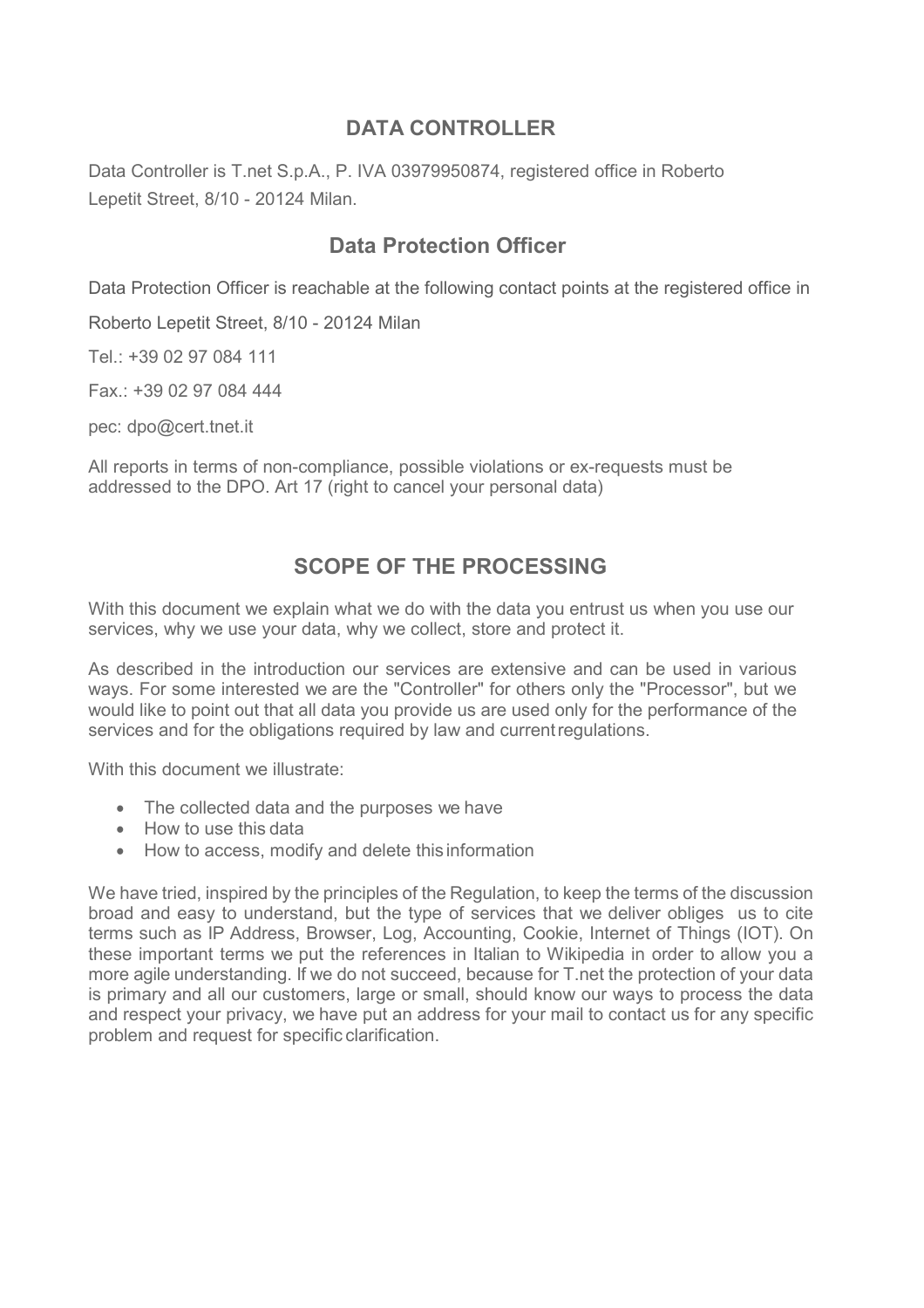# **COLLECTED DATA**

We collect data on how you use our services in relation to billing requirements and legal requirements, but we do not make any record of the related content in terms, for example, of websites users visited if your service is a Broadband connection, but only the IP address user, of the access and end times of navigation.

For the **Cloud Services**, we only register the allocated resources, the IPs and (if for consumption) the possible times of use, but not how the resources have been used.

We therefore do not collect information on the services used by the interested parties in terms of how they are used, such as for example. if a video is viewed, an application downloaded, etc.

If the user has given his consent and receives our mails we monitor:

- Opening the email
- Any click on the links present
- The type of device from which it is opened (desktop, mobile, etc.)
- The IP from which the email is opened

On SaaS, Cloud Bags, Cloud Mail, Cloud PBX, Cloud PaaS we monitor anomalous device activity both for security reasons and for detecting abnormal shutdowns, system activity, incorrect hardware settings, types of browsers used, device types used, date and time of the requests and any reference operations that generated the anomaly.

On our websites and portals, we monitor cookies, as specified below, to uniquely identify the user, session and account of the interested party.

For Clients who use the **MAPI CloudMail's** services, for the sole purpose of security, we detect the access position by accessing the mobile or fixed device, but requesting its consent, directly from the installed email application.

In this regard, to protect the information to which the party grants access, such as messages, photos, address book, agenda we oblige the user to specify a PIN to access the device.

Data Controller does not use or exercise any processing in relation to these data, which are recorded on multiple databases whose access is protected through procedures that restrict the persons with access to such data and record all requests on appropriate unalterable syslogger.

Pursuant to Article 9, paragraph 1 of Regulation 679/2016, no personal data revealing racial or ethnic origin, political opinions, religious or philosophical beliefs, trade union membership, or data relating to health or sexual orientation is memorized, detected or in some way traced by our systems.

For issues related to Accounting, invoicing and legal obligations to the Authorities, the IP assigned to the data subject and the relative access and end time of the connection are recorded.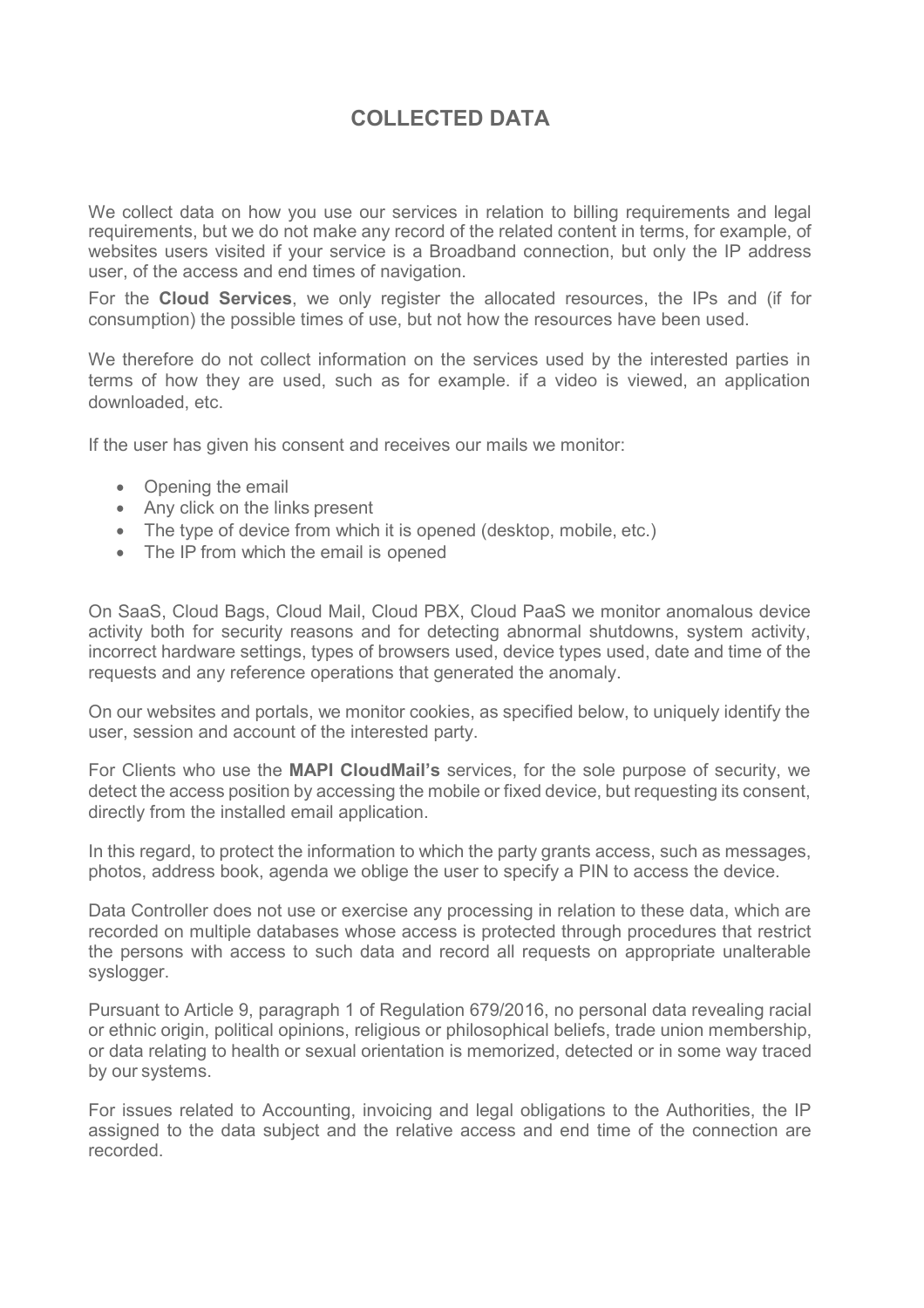With regard to the SaaS Services provided in the healthcare sector and for which T.net S.p.A. is the "Data Processor", appropriate protection and access systems "WAF" or Web Application Firewall have been suitably prepared. Any access of T.net representatives for assistance, debugging and maintenance functions are recorded and stored on unalterable logs.

#### **SUBJECTS TO WHICH THE DATA MAY BE COMMUNICATED OR THAT THEY CAN COME TO KNOWLEDGE AS STAFF**

The processing of personal data connected to the web services of the T.net sites takes place at the offices of T.net S.p.A. and are only handled by personnel in charge of processing accessing the systems through unique credentials and all accesses and related activities are stored on **unalterable logs**.

The personal data provided by users who request dispatch of informative material, data on electronic traffic, cookies or proposals for applications are used only to perform the service or provision requested and are communicated to third party suppliers and / or employees only if this is necessary for this purpose. The data will be processed by the company T.net S.p.A. and may be transmitted to companies connected to the same for the purpose of providing the services.

### **PROCESSING METHODS**

Personal data are processed using automatic and non-automatic tools, for the time strictly necessary to achieve the purposes for which they were collected. Specific security measures are observed to prevent data loss, illicit or incorrect use and unauthorized access.

# **RIGHTS OF DATA SUBJECT**

The interested party has the right to obtain from the Data Controller access to personal data and the following information:

a) the purposes of the processing;

b) the categories of personal data in question;

c) the recipients to whom the personal data have been or will be communicated;

d) when possible, the retention period;

e) the right to request the correction or deletion of data (right to be forgotten) or the limitation of processing or, finally, to oppose the processing itself;

f) the right to withdraw consent. However, this does not affect the lawfulness of the processing based on consent before revocation;

g) the right to receive, in a structured, commonly used and automatically readableform, personal data concerning him / her (portability);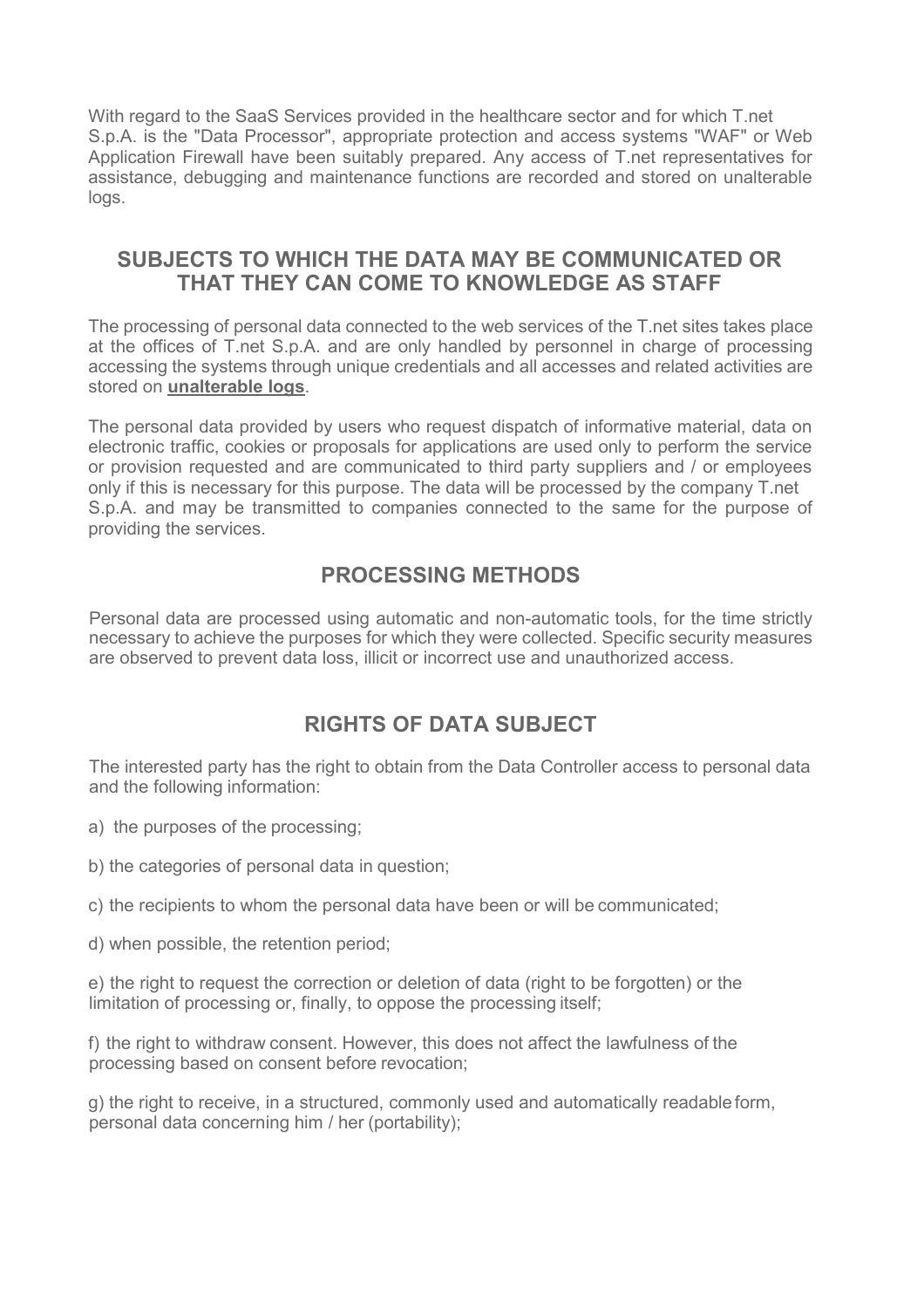h) the existence of an automated decision-making process;

i) the right to lodge a complaint with a supervisory authority.

Furthermore, T.net will provide at the data subject:

a) the identity and contact details of the data controller;

b) contact details of the person in charge of data protection (DPO), reachable at the certified electronic e-mail [dpo@cert.tnet.it](mailto:dpo@cert.tnet.it)

c) any legitimate interests pursued by the data controller

d) where applicable, the intention of the data controller to transfer personal dataabroad.

## **OPTIONAL CONFERMENT**

We inform Users that, with the exception of navigation data, the communication of data is optional, however any refusal to supply them, or the lack of consent to their processing, may not allow T.net S.p.A. to ensure the timely and correct handling of the request for contact or the provision of the service forwarded by the data subject.

Pursuant to the combined provisions of art.8 of the EU Regulation 679/2016 and art.2 quinquies of the D.L. 101/2018, laying down the provisions about the Privacy Code, a minor of fourteen years of age may give consent to the processing of personal data when related to the direct offer of services by an information company.

With regard to the aforementioned services, the processing of personal data of a minor below the age of fourteen shall be lawful only when provided by those bearing parental responsibility.

#### **DATA CONSERVATION**

We point out that, in compliance with the principles of lawfulness, purpose limitation and data minimization, pursuant to art. 5 GDPR 2016/679, the retention period of the personal data of the interested party is established for a period of time not exceeding the achievement of the purposes for which they are collected and processed and in compliance with the times prescribed by law.

#### **SECURITY OF INFORMATION COLLECTED ON THE SITES AND PORTALS**

All information collected on the site is stored and maintained in secure facilities that restrict access to authorized personnel only. The website is checked regularly to check for security breaches, and to ensure that all information collected is safe from those who intend to view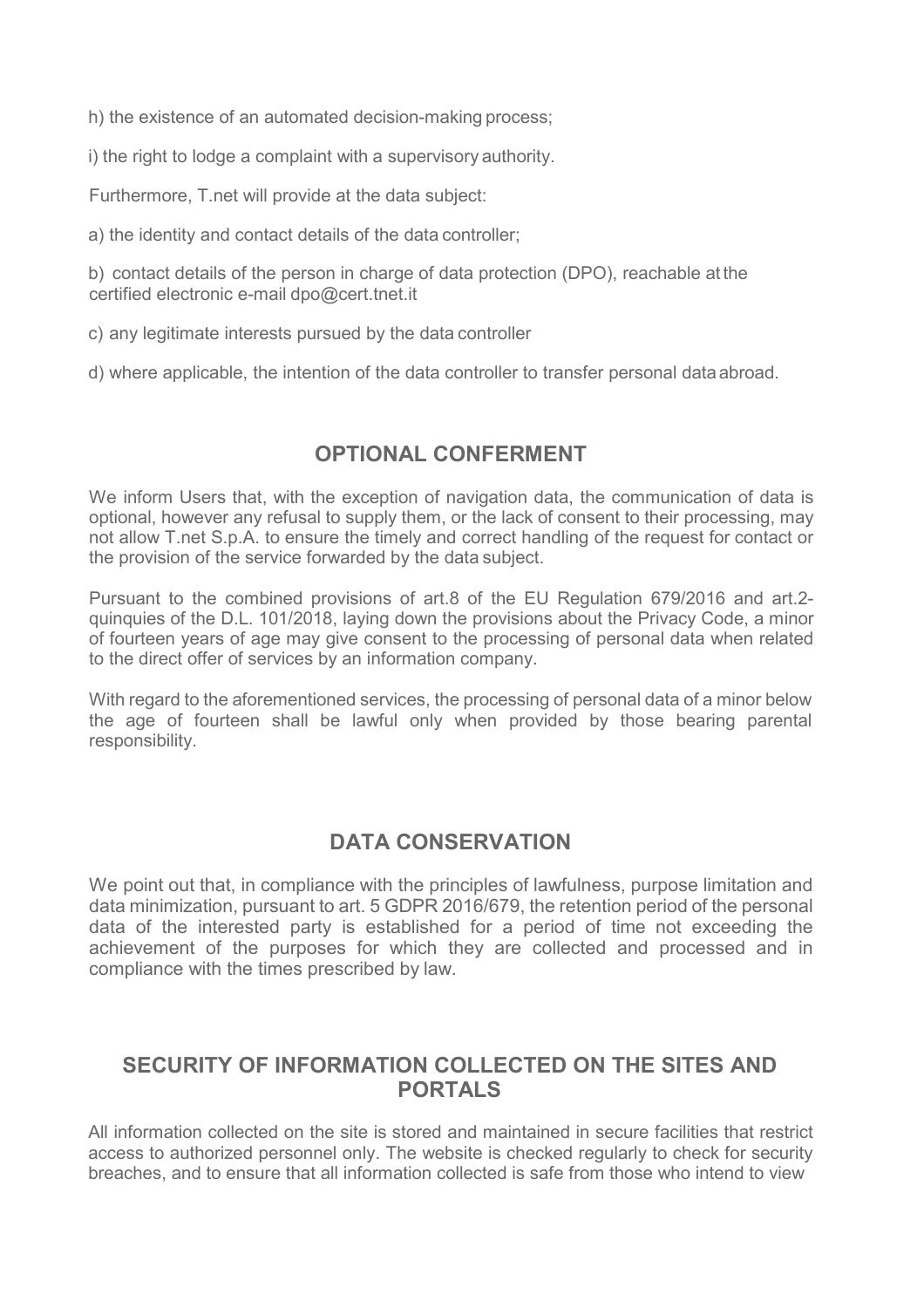it without authorization. T.net S.p.A. adheres to all security measures described by applicable laws and regulations and to all appropriate measures according to the currently most advanced criteria, to ensure and guarantee the confidentiality of users' personal data, and to minimize as far as possible the dangers of unauthorized access, removal, loss or damage to users's personal data.

#### **TYPE OF DATA PROCESSED AND PURPOSE OF DATA PROCESSING PROVIDED VOLUNTARILY BY USERS**

The voluntary, optional and explicit sending of data to T.net S.p.A. on the part of the user (on the occasion, for example, of the registration in the database of T.net Spa or the insertion of their data by filling in the appropriate "forms", also in order to verify the possibility of accessing its services, as well as sending e-mail to the addresses indicated on this site), involves the subsequent acquisition of the sender's address and the data provided by the same, for which the user also releases express consent to their processing. In case users enter or otherwise treat the data of third parties guarantee from now, assuming all related responsibility, to have previously provided to them the information referred to in Article. 12 of the Regulations and having acquired their consent to the processing.

## **INTERNET DATA**

The computer systems and software procedures used to operate this site acquire, in normal operation, some navigation data that are implicitly transmitted in the use of internet communication protocols. These are data relating to electronic traffic which by their nature are not immediately associated with identified data subjects, but through processing or association with data held by third parties could allow identification of users / visitors to the website (such as, for example, IP addresses, type browser and operating system used by the user, time required to access web pages). This data is used only for anonymous statistical information regarding website visits website visits or to verify the correct functionality of the website. These data are kept by the company T.net S.p.a. for the strictly necessary period and in any case in compliance with the current regulations in force.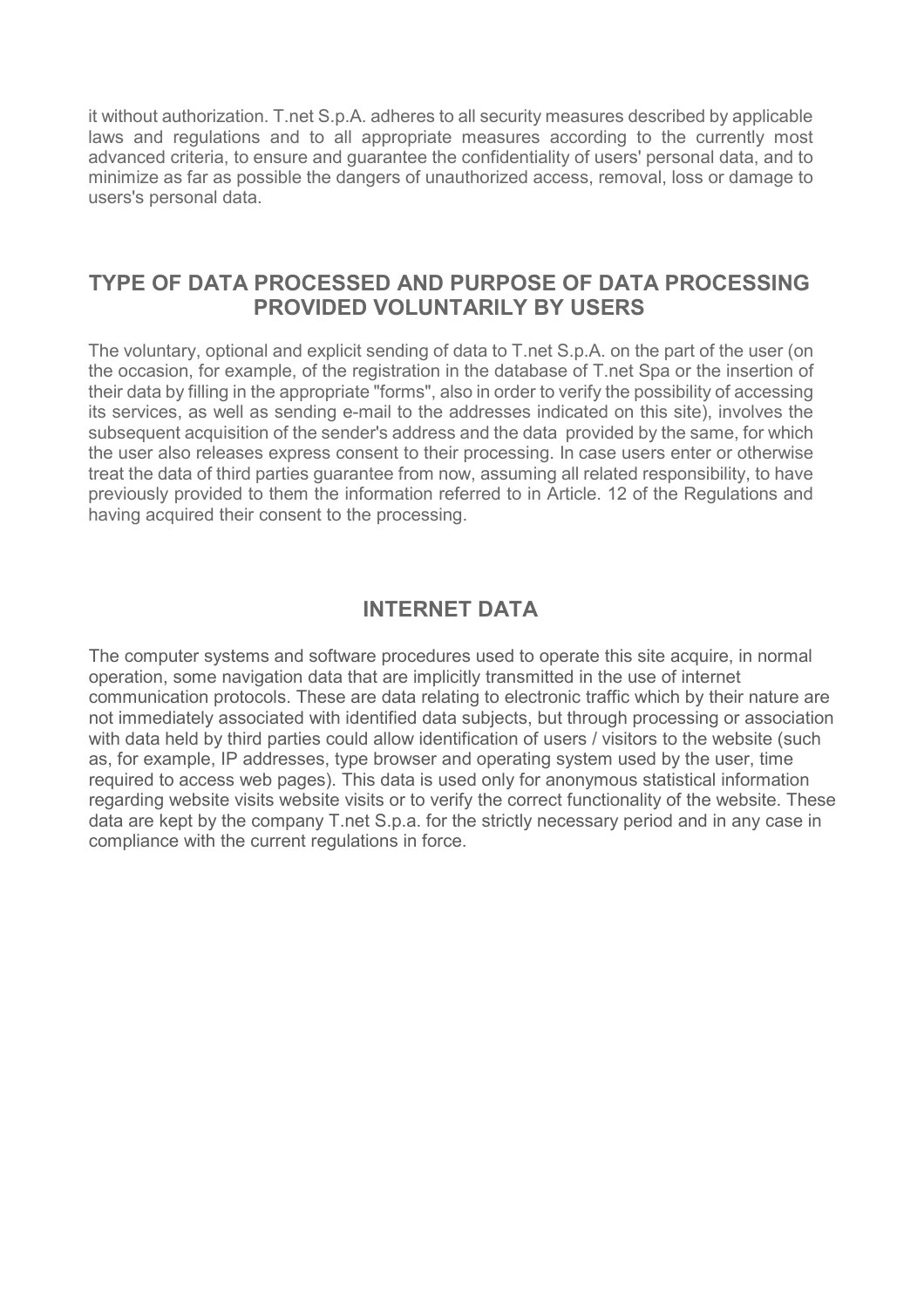# **Cookie Policy**

#### **GENERAL INFORMATION, DEACTIVATION AND MANAGEMENT OF COOKIES**

Cookies are data that are sent from the website and stored by the internet browser on the computer or other device (for example, tablet or mobile phone) of the user. Technical cookies and third-party cookies may be installed on our website. In any case, the user can manage, or request general deactivation or cancellation of cookies, modifying the settings of his internet browser. This deactivation, however, may slow down or prevent access to some parts of the website. The settings to manage or disable cookies may vary depending on the internet browser used, therefore, for more information on how to perform such operations, we suggest you to consult the manual of your device or the "Help" function or "Help" of your internet browser. Below are the links to the Users that explain how to manage or disable cookies for the most popular Internet browsers.

**Internet Explorer**: [http://windows.microsoft.com/it-IT/internet-explorer/delete-manage](http://windows.microsoft.com/it-IT/internet-explorer/delete-manage-cookies)[cookies](http://windows.microsoft.com/it-IT/internet-explorer/delete-manage-cookies)

**Chrome**:<https://support.google.com/chrome/answer/95647> **Firefox**:<http://support.mozilla.org/it/kb/Gestione%20dei%20cookie> **Opera**:<http://help.opera.com/Windows/10.00/it/cookies.html> **Safari**:<https://support.apple.com/kb/PH19255>

# **TECHNICAL COOKIES**

The use of technical cookies, that is cookies necessary for the transmission of communications on the electronic communication network or cookies strictly necessary to the supplier to provide the service requested by the customer, allows the safe and efficient use of our website. Session cookies may be installed in order to allow and access to the reserved area of the portal as an authenticated user. Technical cookies are essential for the proper functioning of our website and are used to allow users normal browsing and the opportunity to take advantage of the advanced services available on our website. The technical cookies used are distinguished in session cookies, which are stored exclusively for the duration of navigation until the browser is closed, and persistent cookies that are saved in the user's device memory until their expiration or cancellation by the user itself. Our website uses the following technicalcookies:

- Technical browsing or session cookies, used to manage normal browsing and user authentication;
- Functional technical cookies, used to store customizations chosen by the user, such as, for example, the language;
- Technical analytics cookies, used to know how users use our website so that they can evaluate and improve their functioning.

# **THIRD PARTY COOKIES**

Third-party cookies may be installed: these are cookies, analytical and profiling, Google Analytics, google maps, Twitter Linkedin and Facebook. These cookies are sent from the websites of the aforementioned third parties external to our site. The analytical cookies of third parties are used to detect information on the behavior of users on the website. The